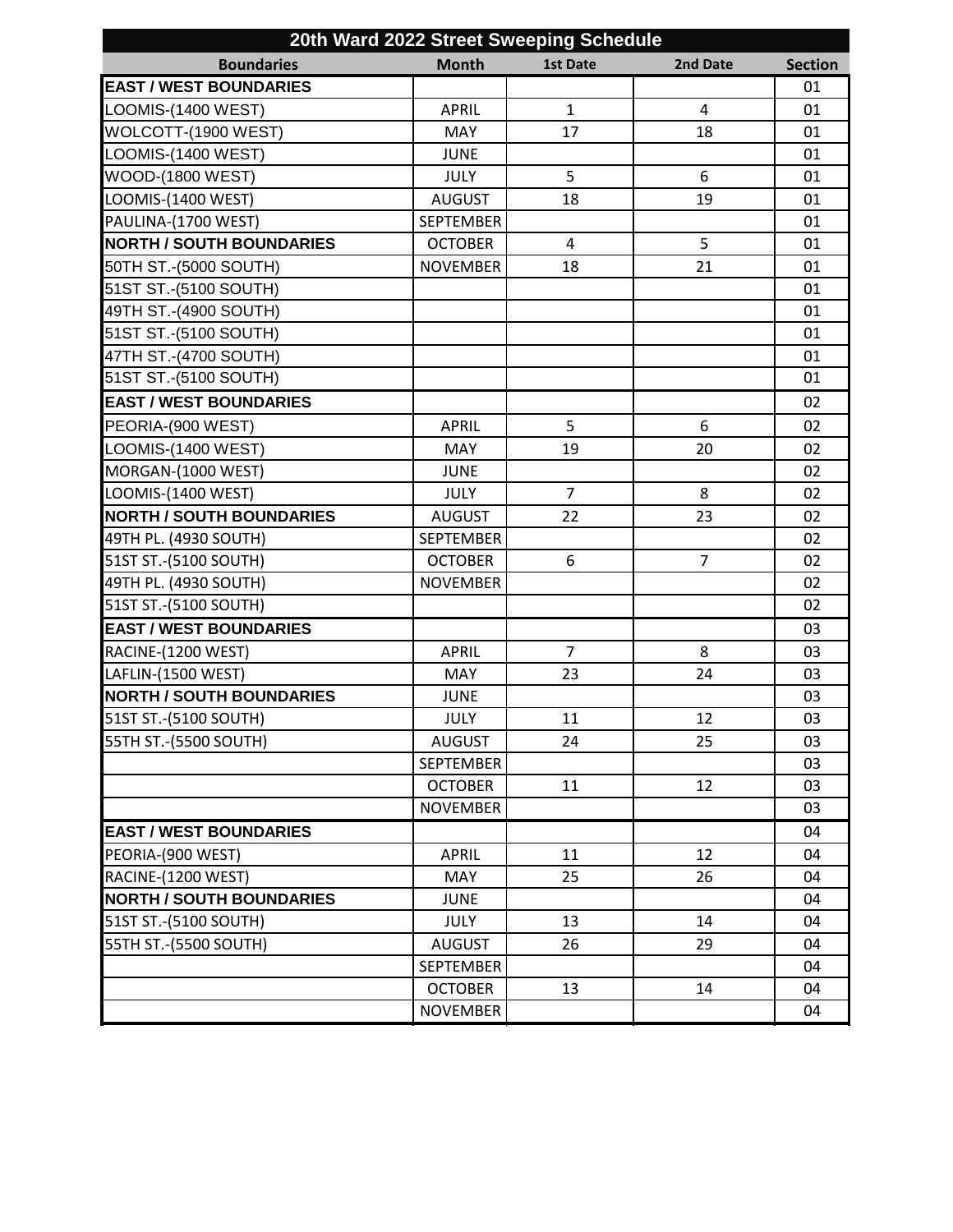| 20th Ward 2022 Street Sweeping Schedule |                  |              |                |                |
|-----------------------------------------|------------------|--------------|----------------|----------------|
| <b>Boundaries</b>                       | <b>Month</b>     | 1st Date     | 2nd Date       | <b>Section</b> |
| <b>EAST / WEST BOUNDARIES</b>           |                  |              |                | 05             |
| UNION-(700 WEST)                        | <b>APRIL</b>     | 13           | 14             | 05             |
| PEORIA-(900 WEST)                       | <b>MAY</b>       | 27           | 31             | 05             |
| WALLACE-(600 WEST)                      | <b>JUNE</b>      |              |                | 05             |
| UNION-(700 WEST)                        | <b>JULY</b>      | 15           | 18             | 05             |
| NORMAL-(500 WEST)                       | <b>AUGUST</b>    | 30           | 31             | 05             |
| WALLACE-(600 WEST)                      | <b>SEPTEMBER</b> |              |                | 05             |
| <b>NORTH / SOUTH BOUNDARIES</b>         | <b>OCTOBER</b>   | 17           | 18             | 05             |
| 49TH ST.-(4900 SOUTH)                   | <b>NOVEMBER</b>  |              |                | 05             |
| 54TH ST.-(5400 SOUTH)                   |                  |              |                | 05             |
| 54TH ST.-(5400 SOUTH)                   |                  |              |                | 05             |
| 55TH ST.-(5500 SOUTH)                   |                  |              |                | 05             |
| 54TH PL.-(5430 SOUTH)                   |                  |              |                | 05             |
| 55TH ST.-(5500 SOUTH)                   |                  |              |                | 05             |
| <b>EAST / WEST BOUNDARIES</b>           |                  |              |                | 06             |
| LOWE -(630 WEST)                        | <b>APRIL</b>     | 15           | 18             | 06             |
| PEORIA-(900 WEST)                       | MAY              |              |                | 06             |
| LOWE - (630 WEST)                       | <b>JUNE</b>      | $\mathbf{1}$ | $\overline{2}$ | 06             |
| HALSTED-(800 WEST)                      | <b>JULY</b>      | 19           | 20             | 06             |
| LOWE -(630 WEST)                        | <b>AUGUST</b>    |              |                | 06             |
| EMERALD-(730 WEST)                      | <b>SEPTEMBER</b> | $\mathbf{1}$ | $\overline{2}$ | 06             |
| LOWE - (630 WEST)                       | <b>OCTOBER</b>   | 19           | 20             | 06             |
| UNION-(700 WEST)                        | <b>NOVEMBER</b>  |              |                | 06             |
| <b>NORTH / SOUTH BOUNDARIES</b>         |                  |              |                | 06             |
| 55TH ST.-(5500 SOUTH)                   |                  |              |                | 06             |
| 57TH ST.-(5700 SOUTH)                   |                  |              |                | 06             |
| 57TH ST.-(5700 SOUTH)                   |                  |              |                | 06             |
| 59TH ST.-(5900 SOUTH)                   |                  |              |                | 06             |
| 59TH ST.-(5900 SOUTH)                   |                  |              |                | 06             |
| 60TH ST.-(6000 SOUTH)                   |                  |              |                | 06             |
| 60TH ST.-(6000 SOUTH)                   |                  |              |                | 06             |
| 63RD ST.-(6300 SOUTH)                   |                  |              |                | 06             |
| <b>EAST / WEST BOUNDARIES</b>           |                  |              |                | 07             |
| STEWART-(400 WEST)                      | <b>APRIL</b>     | 19           | 20             | 07             |
| LOWE-(430 WEST)                         | MAY              |              |                | 07             |
| STEWART-(400 WEST)                      | <b>JUNE</b>      | 3            | 6              | 07             |
| WALLACE-(620 WEST)                      | <b>JULY</b>      | 21           | 22             | 07             |
| WELLS-(236 WEST)                        | <b>AUGUST</b>    |              |                | 07             |
| STEWART-(400 WEST)                      | <b>SEPTEMBER</b> | 6            | $\overline{7}$ | 07             |
| STATE-(0 WEST)                          | <b>OCTOBER</b>   | 21           | 24             | 07             |
| WENTWORTH-(200 WEST)                    | <b>NOVEMBER</b>  |              |                | 07             |
| <b>NORTH / SOUTH BOUNDARIES</b>         |                  |              |                | 07             |
|                                         |                  |              |                |                |
| 59TH ST.-(5900 SOUTH)                   |                  |              |                | 07             |
| 60TH ST.-(6000 SOUTH)                   |                  |              |                | 07             |
| 60TH ST.-(6000 SOUTH)                   |                  |              |                | 07             |
| 63RD ST.-(6300 SOUTH)                   |                  |              |                | 07             |
| 57TH ST.-(5700 SOUTH)                   |                  |              |                | 07             |
| 63RD ST.-(6300 SOUTH)                   |                  |              |                | 07             |
| 57TH ST.-(5700 SOUTH)                   |                  |              |                | 07             |
| 63RD ST.-(6300 SOUTH)                   |                  |              |                | 07             |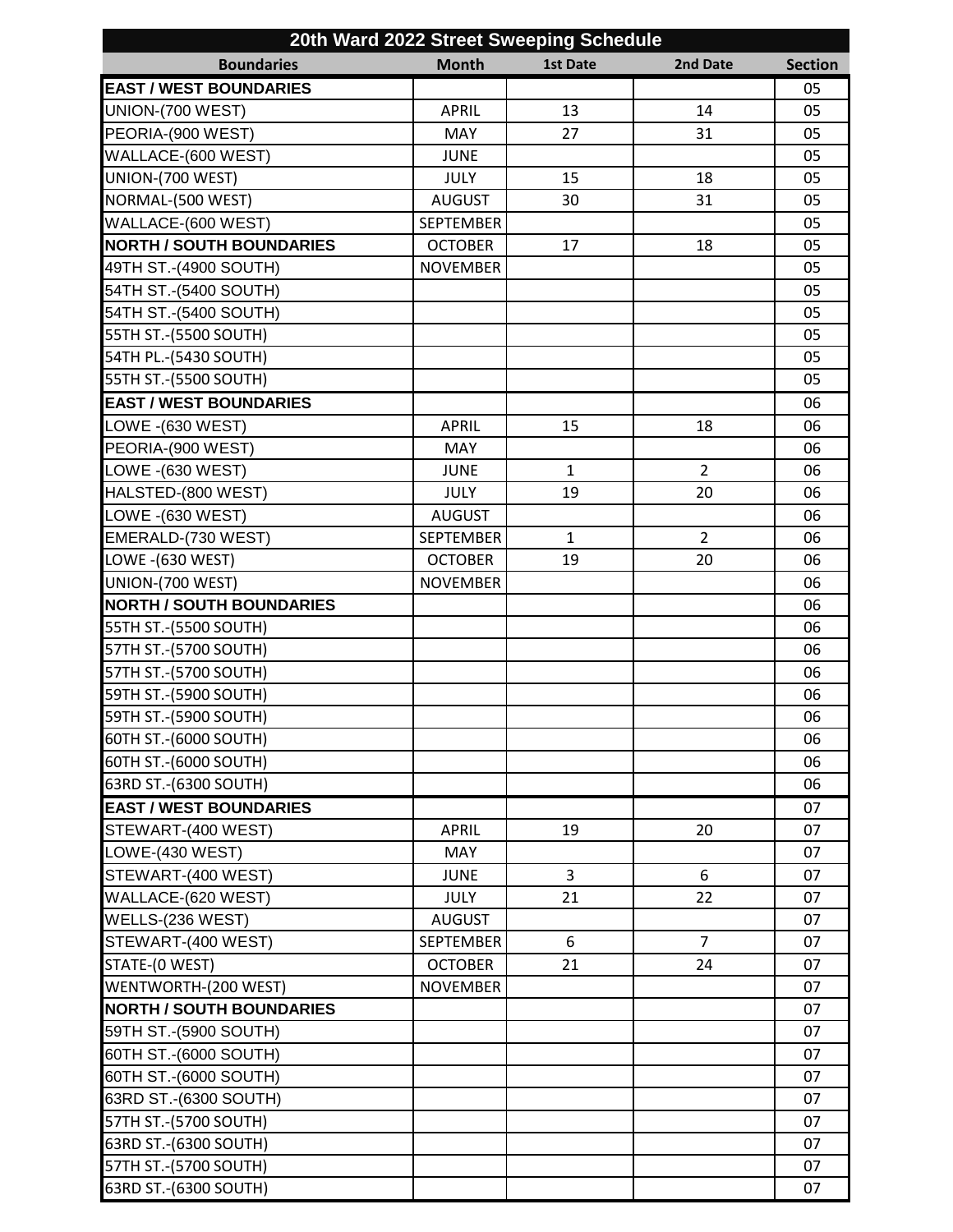| 20th Ward 2022 Street Sweeping Schedule |                  |                |                |                |
|-----------------------------------------|------------------|----------------|----------------|----------------|
| <b>Boundaries</b>                       | <b>Month</b>     | 1st Date       | 2nd Date       | <b>Section</b> |
| <b>EAST / WEST BOUNDARIES</b>           |                  |                |                | 08             |
| INDIANA-(200 EAST)                      | <b>APRIL</b>     | 21             | 22             | 08             |
| STATE-(0 WEST)                          | <b>MAY</b>       |                |                | 08             |
| MARTIN LUTHER KING DR.-(400 EAST)       | <b>JUNE</b>      | $\overline{7}$ | 8              | 08             |
| INDIANA-(200 EAST)                      | <b>JULY</b>      | 25             | 26             | 08             |
| <b>NORTH / SOUTH BOUNDARIES</b>         | <b>AUGUST</b>    |                |                | 08             |
| 55TH ST.-(5500 SOUTH)                   | <b>SEPTEMBER</b> | 8              | 9              | 08             |
| 59TH ST.-(5900 SOUTH)                   | <b>OCTOBER</b>   | 25             | 26             | 08             |
| 59TH ST.-(5900 SOUTH)                   | <b>NOVEMBER</b>  |                |                | 08             |
| 55TH PL.-(5530 SOUTH)                   |                  |                |                | 08             |
| <b>EAST / WEST BOUNDARIES</b>           |                  |                |                | 09             |
| MARTIN LUTHER KING DR.-(400 EAST)       | <b>APRIL</b>     | 25             | 26             | 09             |
| STATE-(0 WEST)                          | <b>MAY</b>       |                |                | 09             |
| <b>NORTH / SOUTH BOUNDARIES</b>         | <b>JUNE</b>      | 9              | 10             | 09             |
| 59TH ST.-(5900 SOUTH)                   | <b>JULY</b>      | 27             | 28             | 09             |
| 63RD ST.-(6300 SOUTH)                   | <b>AUGUST</b>    |                |                | 09             |
|                                         | <b>SEPTEMBER</b> | 12             | 13             | 09             |
|                                         | <b>OCTOBER</b>   | 27             | 28             | 09             |
|                                         | <b>NOVEMBER</b>  |                |                | 09             |
| <b>EAST / WEST BOUNDARIES</b>           |                  |                |                | 10             |
| <b>COTTAGE GROVE-(800 EAST)</b>         | <b>APRIL</b>     | 27             | 28             | 10             |
| MARTIN LUTHER KING DR.-(400 EAST)       | <b>MAY</b>       |                |                | 10             |
| <b>NORTH / SOUTH BOUNDARIES</b>         | <b>JUNE</b>      | 13             | 14             | 10             |
| 60TH ST.-(6000 SOUTH)                   | <b>JULY</b>      | 29             |                | 10             |
| 63RD ST.-(6300 SOUTH)                   | <b>AUGUST</b>    |                | $\mathbf{1}$   | 10             |
|                                         | <b>SEPTEMBER</b> | 14             | 15             | 10             |
|                                         | <b>OCTOBER</b>   | 31             |                | 10             |
|                                         | <b>NOVEMBER</b>  |                | $\mathbf{1}$   | 10             |
| <b>EAST / WEST BOUNDARIES</b>           |                  |                |                | 11             |
| WOODLAWN-(1200 EAST)                    | <b>APRIL</b>     | 29             |                | 11             |
| <b>COTTAGE GROVE-(800 EAST)</b>         | <b>MAY</b>       |                | $\overline{2}$ | 11             |
| <b>NORTH / SOUTH BOUNDARIES</b>         | <b>JUNE</b>      | 15             | 16             | 11             |
| 60TH ST.-(6000 SOUTH)                   | <b>JULY</b>      |                |                | 11             |
| 63RD ST.-(6300 SOUTH)                   | <b>AUGUST</b>    | $\overline{2}$ | 3              | 11             |
|                                         | <b>SEPTEMBER</b> | 16             | 19             | 11             |
|                                         | <b>OCTOBER</b>   |                |                | 11             |
|                                         | <b>NOVEMBER</b>  | $\overline{2}$ | 3              | 11             |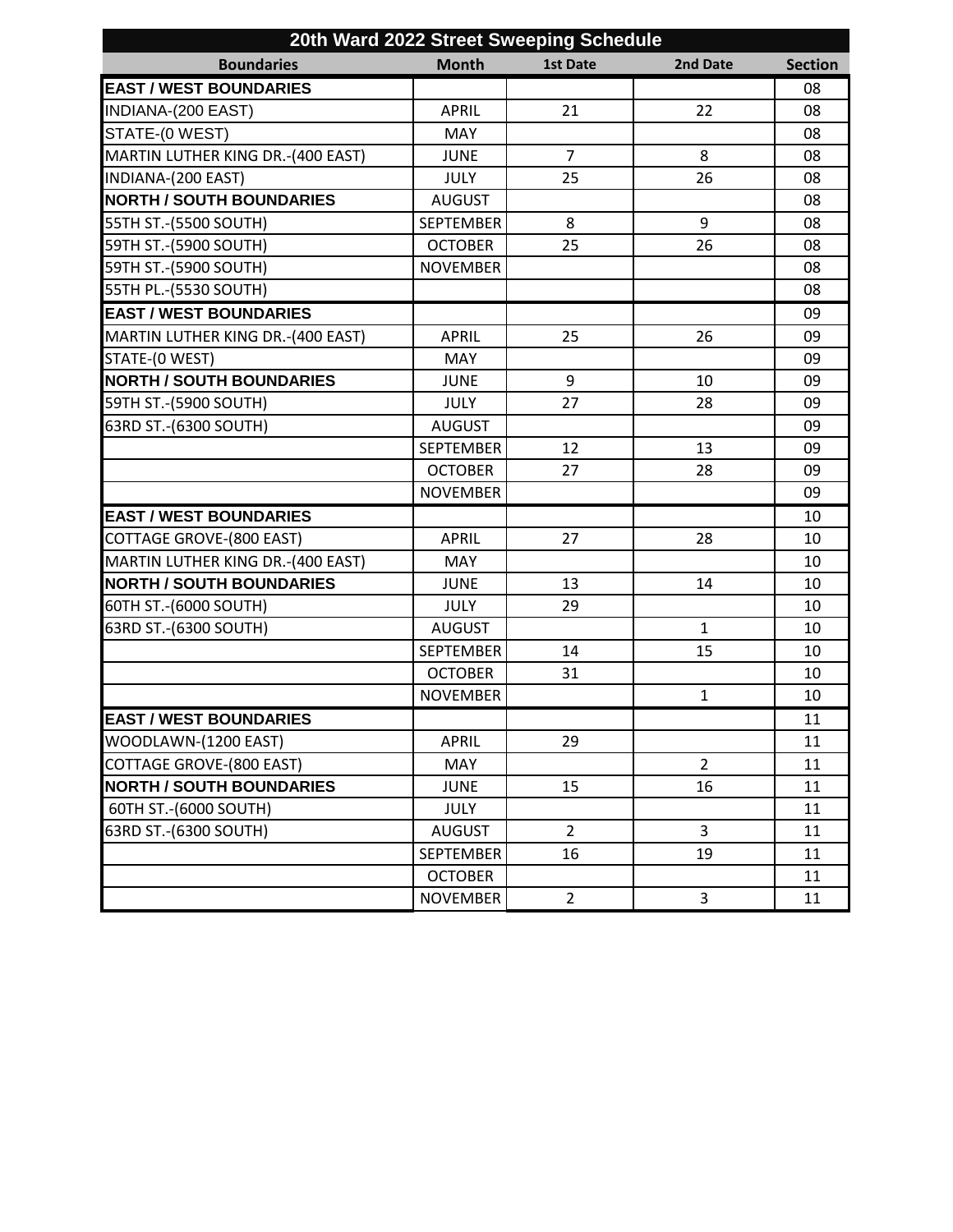| 20th Ward 2022 Street Sweeping Schedule |                  |                |                |                |
|-----------------------------------------|------------------|----------------|----------------|----------------|
| <b>Boundaries</b>                       | <b>Month</b>     | 1st Date       | 2nd Date       | <b>Section</b> |
| <b>EAST / WEST BOUNDARIES</b>           |                  |                |                | 12             |
| DORCHESTER-(1400 EAST)                  | <b>APRIL</b>     |                |                | 12             |
| WOODLAWN-(1200 EAST)                    | MAY              | 3              | 4              | 12             |
| RAILROAD TRACKS (1430)                  | <b>JUNE</b>      | 17             | 21             | 12             |
| DORCHESTER-(1400 EAST)                  | <b>JULY</b>      |                |                | 12             |
| STONY ISLAND-(1600 EAST)                | <b>AUGUST</b>    | $\overline{4}$ | 5              | 12             |
| DORCHESTER-(1400 EAST)                  | <b>SEPTEMBER</b> | 20             | 21             | 12             |
| <b>BLACKSTONE-(1500 EAST)</b>           | <b>OCTOBER</b>   |                |                | 12             |
| DORCHESTER-(1400 EAST)                  | <b>NOVEMBER</b>  | $\overline{4}$ | $\overline{7}$ | 12             |
| <b>NORTH / SOUTH BOUNDARIES</b>         |                  |                |                | 12             |
| 60TH ST.-(6000 SOUTH)                   |                  |                |                | 12             |
| MARQUETTE RD.-(6600 SOUTH)              |                  |                |                | 12             |
| 61ST ST.-(6100 SOUTH)                   |                  |                |                | 12             |
| 63RD ST.-(6300 SOUTH)                   |                  |                |                | 12             |
| 63RD ST.-(6300 SOUTH)                   |                  |                |                | 12             |
| 64TH ST.-(6400 SOUTH)                   |                  |                |                | 12             |
| 64TH ST.-(6400 SOUTH)                   |                  |                |                | 12             |
| 66TH ST.-(6600 SOUTH)                   |                  |                |                | 12             |
|                                         |                  |                |                | 12             |
| <b>EAST / WEST BOUNDARIES</b>           |                  |                |                | 13             |
| WOODLAWN-(1200 EAST)                    | <b>APRIL</b>     |                |                | 13             |
| COTTAGE GROVE-(800 EAST)                | <b>MAY</b>       | 5              | 6              | 13             |
| ELLIS AVE-(1000 EAST)                   | <b>JUNE</b>      | 22             | 23             | 13             |
| WOODLAWN-(1200 EAST)                    | <b>JULY</b>      |                |                | 13             |
| MINERVA-(1130 EAST)                     | <b>AUGUST</b>    | 8              | 9              | 13             |
| <b>NORTH / SOUTH BOUNDARIES</b>         | <b>SEPTEMBER</b> | 22             | 23             | 13             |
| 63RD ST.-(6300 SOUTH)                   | <b>OCTOBER</b>   |                |                | 13             |
| 65TH ST.-(6500 SOUTH)                   | <b>NOVEMBER</b>  | 8              | 9              | 13             |
| 65TH ST.-(6500 SOUTH)                   |                  |                |                | 13             |
| 66TH ST.-(6600 SOUTH)                   |                  |                |                | 13             |
| 65TH ST.-(6500 SOUTH)                   |                  |                |                | 13             |
| MARQUETTE RD.-(6600 SOUTH)              |                  |                |                | 13             |
| <b>EAST / WEST BOUNDARIES</b>           |                  |                |                | 14             |
| COTTAGE GROVE-(800 EAST)                | <b>APRIL</b>     |                |                | 14             |
| ST. LAWRENCE AVE.-(600 EAST)            | <b>MAY</b>       | 9              | 10             | 14             |
| ST. LAWRENCE AVE.-(600 EAST)            | <b>JUNE</b>      | 24             | 27             | 14             |
| SOUTH CHICAGO AVE.-(400 EAST)           | <b>JULY</b>      |                |                | 14             |
| <b>NORTH / SOUTH BOUNDARIES</b>         | <b>AUGUST</b>    | 10             | 11             | 14             |
| 63RD ST.-(6300 SOUTH)                   | <b>SEPTEMBER</b> | 26             | 27             | 14             |
| 69TH ST.-(6900 SOUTH)                   | <b>OCTOBER</b>   |                |                | 14             |
| 69TH ST.-(6900 SOUTH)                   | <b>NOVEMBER</b>  | 10             | 11             | 14             |
| 69TH PL.-(6930 SOUTH)                   |                  |                |                | 14             |